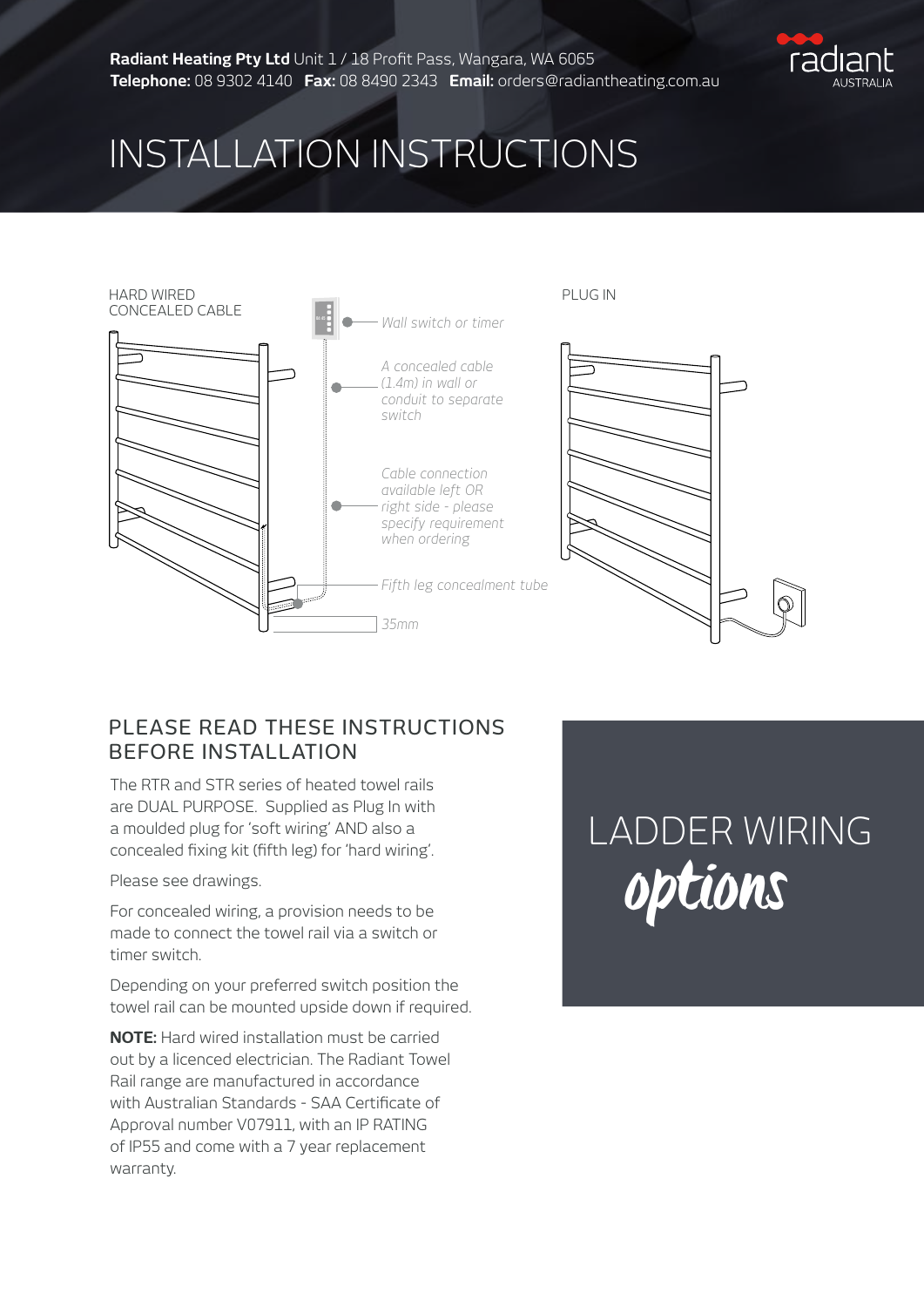

ତ୍ରୀ

### STEP 1

Fix the 4 brackets to the towel rail using the 4 short screws provided, ensuring that the screws are pointing downwards. You will need to tighten the brackets sufficiently so that they sit at 90 degrees to the towel rail.

#### STEP 2

Hold the towel rail in the required position on the wall and carefully mark the centre of the bracket positions. Use a spirit level to ensure that the marks are level and measure to ensure that they are the correct distance apart.

Drill 4 holes and attach the mounting studs as shown in the diagram.

NOTE: The wall plugs provided are designed for brick walls. If you are fixing to timber studs you should use suitable timber screws. If you are fixing to plasterboard, you should use special plasterboard fixings to properly support the weight of the towel rail.



 $e^{-\theta C}$ 

#### STEP 3

Slide the towel rail over the mounting studs as shown and then tighten the grub screws with the allen key provided.

Once in position the towel rail can be plugged in and used immediately.